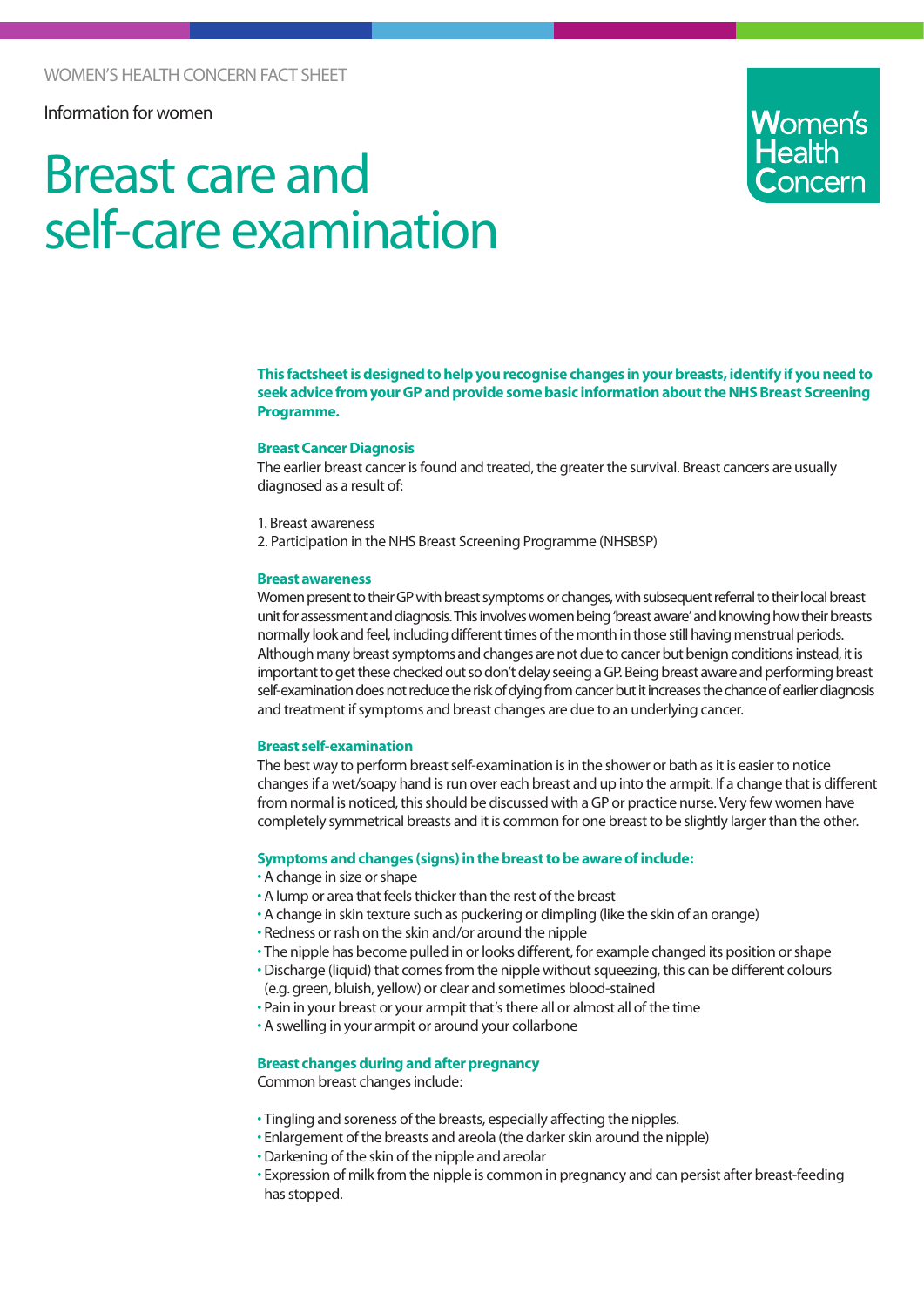#### **Breast pain**

Breast pain is a very common symptom, it can affect one or both breasts and it is unusual for it to be a sign of breast cancer.

- Breast pain in women who are still menstruating usually arises due to the effect of normal sex hormone changes on breast cells. This type of breast pain is often (but not always) cyclical, that is it becomes more noticeable in the week or two preceding the onset of the menstrual period and improves afterwards. It can vary in nature, sensations of heaviness, tenderness, burning, prickling and stabbing have all been described and usually it improves over time. Over the counter pain killers and topical anti-inflammatories may help as can wearing a support bra at night as well during the day. Evidence dietary changes or use of evening primrose oil have any benefit is lacking. This type of breast pain can be temporary side effect in the first few weeks after starting hormonal contraception or hormone replacement therapy.
- Breast pain unrelated to menstrual periods usually arises from the chest wall (i.e. musculoskeletal) and can also be relieved using over the counter pain killers, topical anti-inflammatories and wearing a support bra at night as well as during the day.
- Breast size and shape varies naturally throughout a woman's lifetime, so it is worth being measured for a bra at regular intervals. Wearing an incorrectly-fitting bra can be a cause of breast pain in itself. Breast Cancer Care provides a comprehensive guide to a well-fitting bra.

If pain symptoms persist despite taking measures to help or it is severe enough to interfere with day to day activities, GP review is advised.

#### **Participation in the NHS Breast Screening Programme (NHSBSP)**

The aim of the NHSBSP is to increase breast cancer survival by diagnosing and treating the condition earlier.

- All women aged between 50 and 70 and registered with a GP are invited for screening by a mammogram, every 3 years.
- Currently there is a trial taking place in some regions of England to see if inviting women from 47 to 73 years for screening is beneficial in reducing breast cancer deaths.
- Women older than 70 can still have screening mammograms every three years but need to contact their local breast screening unit to arrange this.
- In women younger than 50, as the risk of breast cancer is lower and mammograms are more difficult to interpret accurately, they are not routinely invited for screening as part of the NHSBSP. The only exception in younger women applies to the small group with a moderate or strong increased personal risk of breast cancer due to a family history, who are usually recommended annual screening mammograms between the ages of 40 to 50 but only after family history review.
- As cancers can develop between screening mammograms or be missed by a screening mammogram, it is still important to be breast aware and report any new breast symptoms or signs to your GP. Do not wait until the next scheduled mammogram to check these out.

In 2012, an independent UK review of evidence about screening concluded overall, the benefit from participation in the NHSBSP (i.e. reduction in deaths from breast cancer) outweighs the risks (e.g. over-diagnosis and treatment of cancers that would never have caused harm, radiation exposure). This is summarised in the NHSBSP information leaflet, which is sent with the screening invitation letter to eligible women. If you are eligible for screening and have any out-standing questions you should discuss these with your GP.